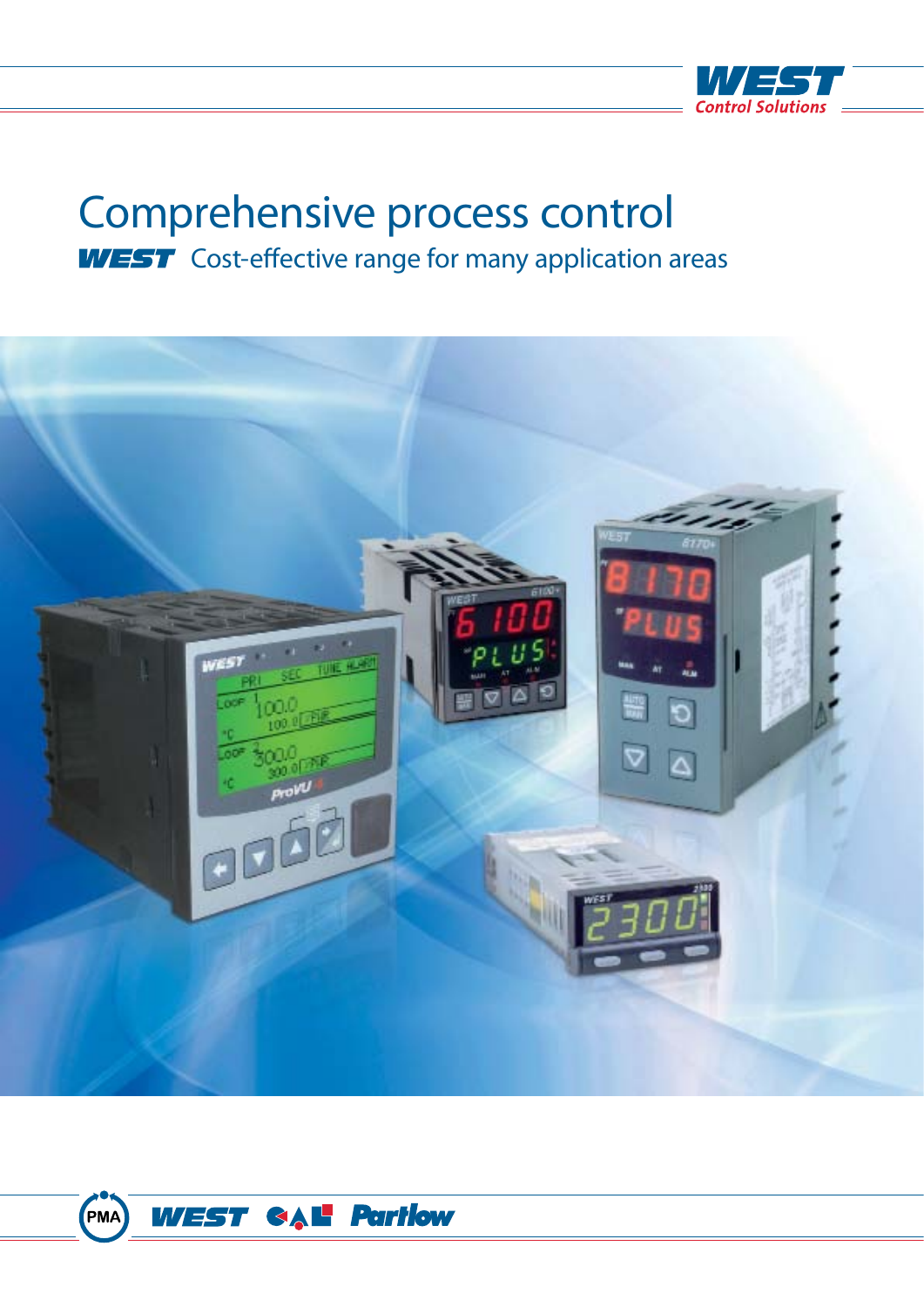# Technical Data



|                                                                                                                                        |             |              |                |           |                | Ve <sup>e</sup> al | maria        | Treaks <sup>th</sup> | DAVE SI        |              | <b>All 1</b> |                        |                 |
|----------------------------------------------------------------------------------------------------------------------------------------|-------------|--------------|----------------|-----------|----------------|--------------------|--------------|----------------------|----------------|--------------|--------------|------------------------|-----------------|
| <b>Model</b>                                                                                                                           |             |              | P6100, P8100,  |           | P6170, P8170,  |                    |              |                      | P6700, P8700,  |              |              |                        |                 |
| <b>Number</b>                                                                                                                          | 2300        | 6500         | P4100          | 8800      | P4170          | 6600, 8600         | P6010, P8010 | 8080                 | P4700          | 6400         | 4400,8840    | ProVU                  | MLC, 9000+      |
| <b>Dimensions</b>                                                                                                                      |             |              |                |           |                |                    |              |                      |                |              |              |                        |                 |
| <b>DIN Size</b>                                                                                                                        | 1/32        | 1/16         | 1/16, 1/8, 1/4 | 1/8       | 1/16, 1/8, 1/4 | 1/16, 1/8          | 1/16, 1/8    | 1/8                  | 1/16, 1/8, 1/4 | 1/16         | 1/8, 1/4     | 1/4                    | <b>DIN Rail</b> |
| <b>Display</b>                                                                                                                         |             |              |                |           |                |                    |              |                      |                |              |              |                        |                 |
| Display type                                                                                                                           | LED         | LED          | LED            | LED       | LED            | LED                | LED          | LED                  | LED            | LED          | LED          | Graphic/text LCD       |                 |
|                                                                                                                                        |             |              |                |           |                |                    |              |                      |                |              |              |                        |                 |
| <b>Inputs</b>                                                                                                                          |             |              |                |           |                |                    |              |                      |                |              |              |                        |                 |
| Thermocouple/RTD                                                                                                                       | I O         | I.           | I.             | $\bullet$ | IO.            | $\bullet$          | $\bullet$    | $ 0\rangle$          | I O            | I O          | ∣ ●          | ●                      | ∣ ●             |
| <b>DC Linear V</b>                                                                                                                     |             |              | I.             | $\bullet$ | I O            |                    | $\bullet$    | $  \circ$            | l o            | ∣ ●          | . ه          | l o                    | LO              |
| DC Linear mV/mA                                                                                                                        | I.          |              | I O            | $\bullet$ | $\bullet$      |                    | ۰            | $  \circ$            | ∣ ●            | ●            | I O          | I O                    | Ð               |
| <b>Remote Setpoint</b>                                                                                                                 |             |              | $  \circ  $    | $\circ$   | $ 0\rangle$    |                    |              |                      |                |              |              | $  \circ  $            |                 |
| Outputs                                                                                                                                |             |              |                |           |                |                    |              |                      |                |              |              |                        |                 |
| Max. Number of<br>Outputs                                                                                                              |             |              |                |           | $4-5$          | $\mathbf{A}$       | $4 - 5$      | l 3                  |                | l 3          |              | <b>g</b>               | 48              |
| Relay                                                                                                                                  | l ol        | $\circ$      | O              | 0         | $ 0\rangle$    | $\circ$            | $\circ$      | $ 0\rangle$          | $  \circ$      | $  \circ$    | $  \circ  $  | $\circ$                | O               |
| <b>SSR Driver</b>                                                                                                                      | $\circ$     | $\circ$      | l o            | O         | $ 0\rangle$    | $\circ$            | $\circ$      |                      | $  \circ  $    | $  \circ$    | $  \circ  $  | l ol                   | l o l           |
| <b>DC Linear</b>                                                                                                                       |             |              | l o l          | O         | $  \circ$      | $\circ$            | $\circ$      | $ 0\rangle$          | O              | $  \circ$    | $\circ$      | $\circ$                | O               |
| <b>Triac</b>                                                                                                                           |             |              | O              | O         | $ 0\rangle$    | $\circ$            | $  \circ  $  |                      | $  \circ$      | $  \circ$    |              | $  \circ  $            |                 |
| <b>Transmitter PSU</b>                                                                                                                 |             |              | $\circ$        | $\circ$   | $  \circ$      |                    | $  \circ  $  |                      | $  \circ  $    |              |              | $  \circ  $            |                 |
| <b>Features &amp; Functions</b>                                                                                                        |             |              |                |           |                |                    |              |                      |                |              |              |                        |                 |
| <b>PID Control</b>                                                                                                                     | I O         | I.           | $\bullet$      | $\bullet$ | $\bullet$      | $\bullet$          |              |                      |                | $\bullet$    | $\bullet$    | I O                    | I.              |
|                                                                                                                                        |             |              |                |           |                |                    |              |                      |                |              |              |                        |                 |
|                                                                                                                                        | Single      |              |                | Single    | Single         | Single             |              |                      |                |              | Single       | Single or dual*        | Up to 32        |
|                                                                                                                                        | I O         | Single<br>I. | Single<br>I.   | $\bullet$ |                | $\bullet$          |              |                      |                | Single<br>I. | l o          | <b>O</b>               | <b>CO</b>       |
|                                                                                                                                        | $\vert$ 2   | $\vert$ 1    | $\vert$ 2      | $\vert$ 2 | $ 2\rangle$    | $\overline{2}$     | 5            |                      | $\vert$ 3      | $\vert$ 2    | $\vert$ 2    | 5                      | 64              |
|                                                                                                                                        |             |              | l o l          | O         | $  \circ$      | $\circ$            | l ol         | $ 0\rangle$          | $  \circ  $    | $  \circ  $  | $  \circ  $  | $\circ$                | l o             |
| Number of control loops<br><b>ON/OFF Control</b><br>Max. Number of Alarms<br><b>Retransmission Output</b><br><b>Heater Break Alarm</b> |             |              |                | 0         |                | $\bullet$          |              |                      |                |              |              |                        | $\circ$         |
| RS485 Communications   O                                                                                                               |             |              | O              | O         | $ 0\rangle$    | $\circ$            | $\circ$      | $ 0\rangle$          | O              | $  \circ$    | $ 0\rangle$  | $ 0\rangle$            | O               |
|                                                                                                                                        |             |              |                |           |                |                    |              |                      |                |              |              | $  \circ  $            | $  \circ  $     |
|                                                                                                                                        |             |              |                |           |                |                    |              |                      |                |              |              |                        |                 |
|                                                                                                                                        |             |              |                |           |                |                    |              |                      |                |              |              |                        |                 |
|                                                                                                                                        | $ 0\rangle$ |              | ●              | $\bullet$ | $\bullet$      | $\bullet$          |              |                      |                | $\bullet$    | $\bullet$    | ●                      | I O             |
| Modbus/TCP Ethernet<br>Comms<br>Tuning<br>Pre-tune<br>Easy-tune                                                                        | l o         |              |                |           |                |                    |              |                      |                |              |              |                        |                 |
| Self-tune                                                                                                                              |             |              | $\bullet$      | $\bullet$ | ∣ ●            | $\bullet$          |              |                      |                |              | і О          | $\bullet$              |                 |
|                                                                                                                                        | I.          |              | l e i          | l o       | I.             | $\bullet$          |              |                      |                | I.           | l o          | l o                    | I O             |
| <b>Manual Tuning</b><br><b>Power Supply</b>                                                                                            |             |              |                |           |                |                    |              |                      |                |              |              |                        |                 |
| 100-240V AC                                                                                                                            | $  \circ  $ | $\circ$      | O              | O         | $ 0\rangle$    | $\circ$            | $\circ$      | $ 0\rangle$          | $  \circ  $    | $  \circ  $  | $ 0\rangle$  | $  \circ$              |                 |
|                                                                                                                                        |             | $  \circ  $  | $  \circ  $    | O         | $  \circ$      | $\circ$            | $\circ$      | $ 0\rangle$          | $  \circ  $    | $  \circ  $  | $  \circ  $  | $  \circ  $            |                 |
| 20-50V AC/22-65V DC<br>12-24V AC/12-30V DC                                                                                             | $ 0\rangle$ |              |                |           |                |                    |              |                      |                |              |              |                        | 18-30V DC       |
| Function                                                                                                                               |             |              |                |           |                |                    |              |                      |                |              |              |                        |                 |
|                                                                                                                                        | $ 0\rangle$ |              |                |           |                |                    | $\bullet$    | I O                  |                |              |              |                        |                 |
|                                                                                                                                        | $\circ$     | l O          |                |           |                | $\bullet$          |              |                      |                |              |              | <b>O</b>               |                 |
|                                                                                                                                        | $\circ$     |              | $\bullet$      |           |                |                    |              |                      |                |              |              | lo                     |                 |
|                                                                                                                                        |             |              |                |           | lo             |                    |              |                      |                |              | $\circ$      | <b>O</b>               |                 |
| Indicator<br><b>Temperature Controller</b><br><b>Process Controller</b><br><b>Valve Controller</b><br><b>Limit Controller</b>          |             |              |                |           |                |                    |              |                      | I O            |              |              |                        |                 |
| Profiler / Controller<br>Datalogger                                                                                                    |             |              |                |           |                |                    |              |                      |                | I O          | ∣ ●          | $\circ$<br>$  \circ  $ |                 |

**•** Fitted as Standard O Option

An MLC9000+ system comprises 1 to 8 Control Modules. 1, 3 & 4 loop modules are available (control up to 32 loops per system), with heater break options on 1 and 3 loop modules. Communication options for connecting to a PLC, HMI, PC or SCADA include Modbus, Devicenet, PROFIBUS, Ethernet I/P and Modbus TCP.

# Multi loop controller and profiler

## 4400 and 6400: profiling performances that are hard to beat

The 4400 can create a profile with anything from 1 to 121 segments, store up to 8 programs and configure and store extra programs on a PC.

The 6400 is a leader in its class, offering a 4 recipe, 16 free-format segment profiling capability and unrivalled ease-of-use.

#### 4400 features:

- 'Auto Hold' facility
- Remote run hold
- Remote program select
- 4 event outputs
- Real-time clock
- Power failure recovery

#### 6400 features:

- Fast accurate control via raPID fuzzy logic
- Saves up to 4 programs in memory
- Programming in rate or time mode
- Guaranteed soak to protect production quality



## MLC 9000+: compact multi loop controller

The MLC features a hot swap facility, a module can be replaced and back in service within 30 seconds due to automatic reconfiguration.

Using a MLC system can reduce installation time and cost when compare to standard single loop controllers. The MLC 9000+ involves less wiring with no need for panel cut-outs.

## ProVU: advanced controller with profiling and datalogging

ProVU with real text/graphic LCD screen is designed to improve user efficiency with many features integrated to reduce commissioning time, simplify operation and minimise downtime. The versatile display options, USB port, profiling, datalogging and profiling functions are a unique combination in a standard 1/4 DIN controller. The controller can be set-up quickly and easily, a wizard starts automatically on first start-up for step-by-step configuration.

#### Features:

- Single or dual loop
- Multilanguage option
- Colour change LED backlight on alarm (Green/Red)
- Trend view
- 255 segment profiler to allocate in up to 64 programs
- USB port for access to configuration and log files
- Log process values, setpoints and alarms to .csv file
- Cascade control
- Ratio control
- 2nd universal input also for monitoring
- BlueControl configuration and
- commissioning software
- Valve motor control

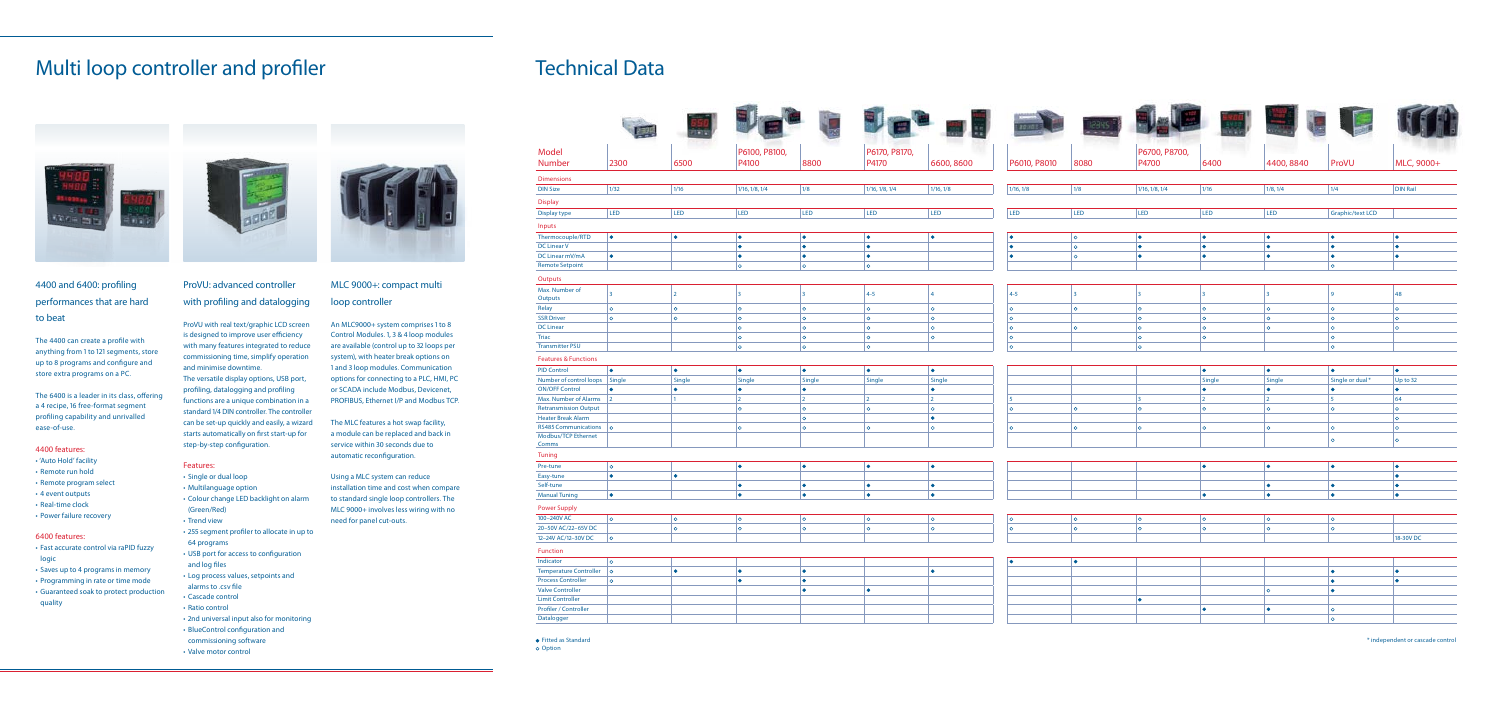# Flexible, economic, innovative: The right solution for every control task

# Experience, quality and unrivalled support: Your reliable partner

The WEST product range are high-performance industrial controllers within a portfolio suitable for a multitude of applications.

The range extends from temperature and process controllers, programmers and indicators to temperature sensors, chart recorders, thyristors and actuators. With this comprehensive proposition, WEST offers solutions for a wide range of applications: from ceramic furnaces and thermoprocess systems to laboratory furnaces and extruders.



West have designed and supplied process instrumentation for over 60 years. In the 1970s, the company was one of the first to develop a microprocessor based temperature controller. With research and development sites for temperature and process control products in the UK and Germany the tradition to be at the cutting edge of technology continues.

Benefit from synergies resulting from expertise in a variety of application areas and put your trust in our core values: a comprehensive product portfolio, years of experience, flexibility and unrivalled support.

Optimal operational processes are guaranteed by our ISO 9001-certified quality management.



6500: basic 1/16 DIN controller

The 6500 is a simple, no frills 1/16 DIN controller offered at a competitive price.

Added to this are excellent display characteristics represented by a highly visible three-digit display and clear go/no go indication.

#### Features include:

- Easy Tune (PID) or On/Off
- Setpoint lock • On control indicator
- Alarm lock
- Optional process alarm
- Adjustable PV offset
- The benefits of the 6500 are: • straightforward operator interface
- simple set-up
- ease of use
- a fast 'up-time' over a defined range

## 8800/8840: advanced temperature & process controllers

The 8800/8840 controllers offer the best in advanced process control for demanding applications. They provide a choice of simple 2-point (on/off) control, continuous PID control or VMD (valve motor drive).

Every 8800 and 8840 comes fitted with 4 process outputs – either relays or up to 2 universal outputs that can be used for operating a solid-state relay, linear current/voltage output or to power a two-wire transmitter.

Features include:

- Front Comms port & PC configuration software
- 2 or 3 Analogue inputs
- Valve motor drive with/without position feedback
- Maintenance manager and error list
- Self tuning to the setpoint without oscillation
- High visibility display sharing plain text or bargraphs

# 6100+/8100+/4100+: discrete



temperature controllers The Plus series controllers combine sophisticated functionality with in-built versatility and ease-of-use to provide a range of controllers to suit most process

environments.

Because their inputs and outputs are all plug in, including relay, SSR, triac, linear and digital, they can be easily customised as required.

Other features include: • Jumperless configuration – one less area for potential error

- Auto-hardware detect/set-up to reduce set-up times
- Remote setpoint (RSP) and transmitter power supply (TxPSU) options
- Configuration via PC/Customisable operator menu
	- Improved, easy to use HMI making set-up process quick and easy



# Full Range – from Basic to Advanced

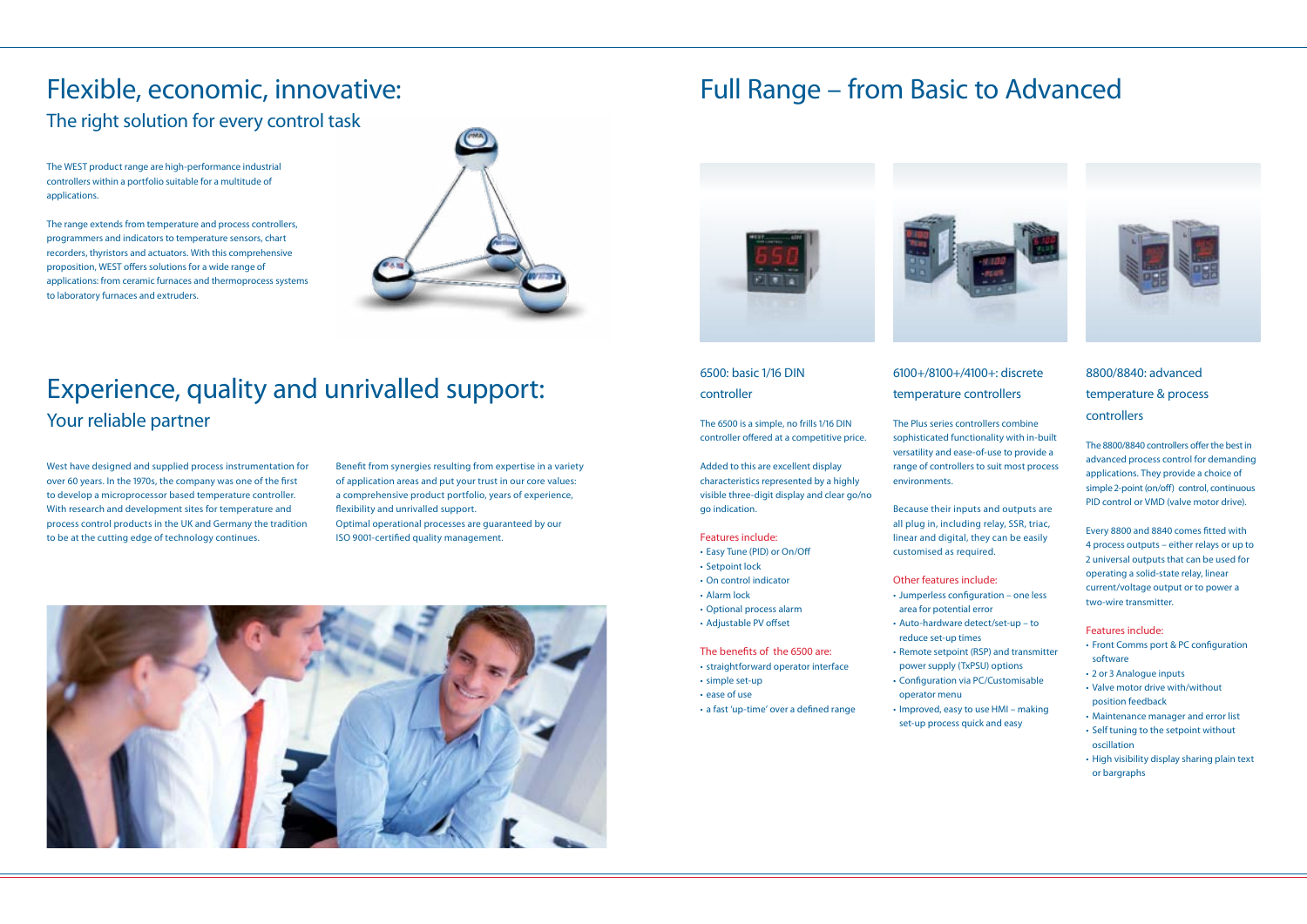#### 2300: basic 1/32 DIN controller/indicator

The 2300 is available as a controller or indicator. Small size does not come at the expense of features; it has large displays, 2 amp relays and full 3-wire PT100 inputs.

This 2300 has a 4 digit display that can be specified in either red or green. It also offers 3 additional multi-colour LEDs to indicate alarm status and configuration mode.

The controller features our hands-free Easy Tune algorithm, full universal inputs and a relay output.The 2300 indicator has universal input options which include Thermocouple, RTD & DC.

#### Features include:

- 3-Wire PT100, T/C or mV/mA Input
- 0.1% Accuracy
- Up to 2 process alarms
- Manual/Easy Tune
- Setpoint Lock
- On Control Indication

# Controllers for Specific Applications **Indicators with Versatility**



### 6600/8600: heater-break controllers for the plastics sector

The 6600 and 8600 controllers have been designed specifically for control of temperature in plastic forming applications. They provide early warning of heater element failure prior to production problems, thus improving production quality and reducing the incidence of scrap.

A low, high and short-circuit heater break alarm are all available at the same time to provide essential protection.

Front panel indication of heater failure is backed up with visible current and process variables shown on the dual colour four-digit displays.

#### Features include:

- Soft start
- Ramping setpoint
- Process & heater alarms
- Triac output
- Current 'Quick Transfer'
- Heat/Cool operation



## 6010+ 8010+ Indicators: a versatile and highly visible option

The 8010+ and 6010+ are a new range of panel indicators, designed for use in a wide variety of applications. They offer fast, accurate and easy to read displays; together with quick and simple set-up procedures.

The 8010+ provides a new dual-colour display option; it is now available with red, green, or green to red colour change displays.

Plug-in modules allow PV retransmission or Transmitter Power Supply and up to 5 alarm relays on the 8010+ and up to 4 on the 6010+.

#### Features include:

- Up to 5 outputs
- Tare function
- Modbus and ASCII Communications
- PC Configuration
- Self-recognition of option boards
- Jumperless configuration

## 6170+/8170+/4170+: valve motor control

The 6170+, 8170+ and 4170+ are a range of Plus Series controllers and have been designed specifically for open loop valve motor drive (VMD) applications. They feature an improved Plus Series interface and greater field flexibility.

A unique VMD tuning algorithm continuously monitors the process to provide stable control at all times.

In addition to the VMD outputs, further output options exist which can be designated as outputs for alarms, 24 VDC transmitter power supply or retransmit of process value or setpoint.

#### Features include:

- Valve Position Indication
- Jumperless Configuration
- Auto or Manual tuning
- Process & Loop Alarms
- Remote/Dual Setpoint Options
- Modbus Communications
- Auto-Detected Hardware



# 8080 Indicators: process changes at a glance

The West 8080 offers highly accurate process monitoring and unparalleled display quality. It features a customdesigned LED 5 digit display which offers larger, clearer numbers than other instruments of the same size.

There is a choice of colour for the display and this can be set up to change (green to red) to indicate alarm status.



With either temperature or process inputs available and a choice of alarm and retransmission outputs, the 8080 can serve most process indication requirements.

#### Features include:

- Security lock
- Colour change on alarm
- Process transmitter PSU
- Min/max value hold • PV retransmit option
- 2 process alarms
- RS485 Comms





## 6700+/8700+/4700+: limit controllers

The Plus Series limit controllers provide a latched relay output which is activated when process parameters either exceed or fall below the desired value, providing a fail safe cut-off which has to then be reset before the process can continue.

LED indication shows when limits have been exceeded and when the relay is latched out.

With a full range of universal sensor input options, the Plus Series range provide a valuable safety control element for most systems.

Features include:

- Improved, easy to use HMI
- Configuration via PC/Customisable operator menu • Auto-hardware detect/set-up
- Modbus communications across the
- range (as well as West ASCII) • Jumperless configuration
- FM approval